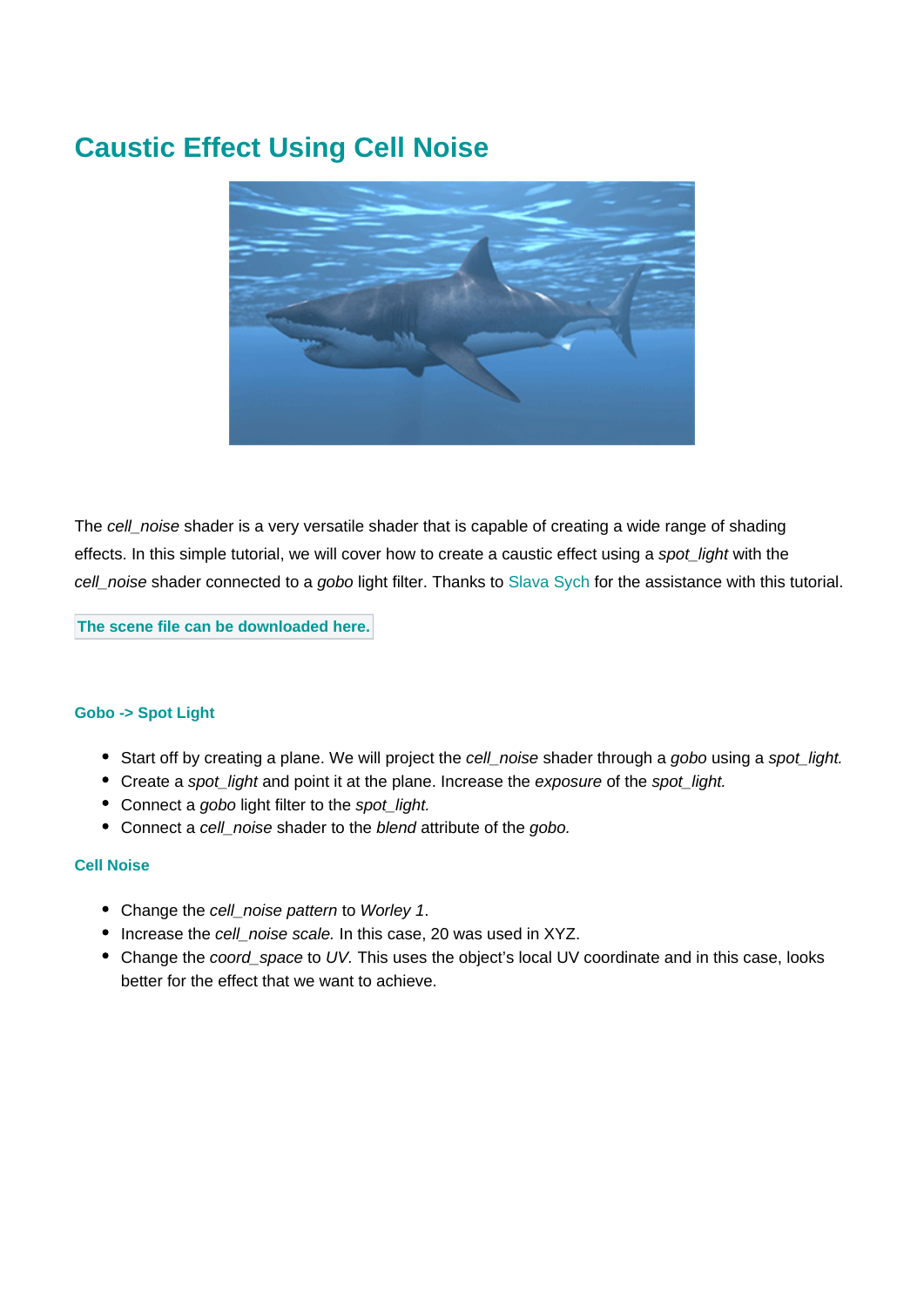

**cell\_noise shader using the Worley 1 pattern**

## **Range Shader**

We can use the range shader to linearly remap the output of the cell\_noise shader to create something that looks like a caustic effect.

- Insert a range shader in-between the cell\_noise shader and the gobo.
- Enable smoothstep in the range shader.
- Increase the *input\_min* attribute and notice its effect on the cell\_noise shader.



**Input Min increased to 0.6**

• Reduce the bias to around 0.01. You should notice that it now looks more like a caustic effect.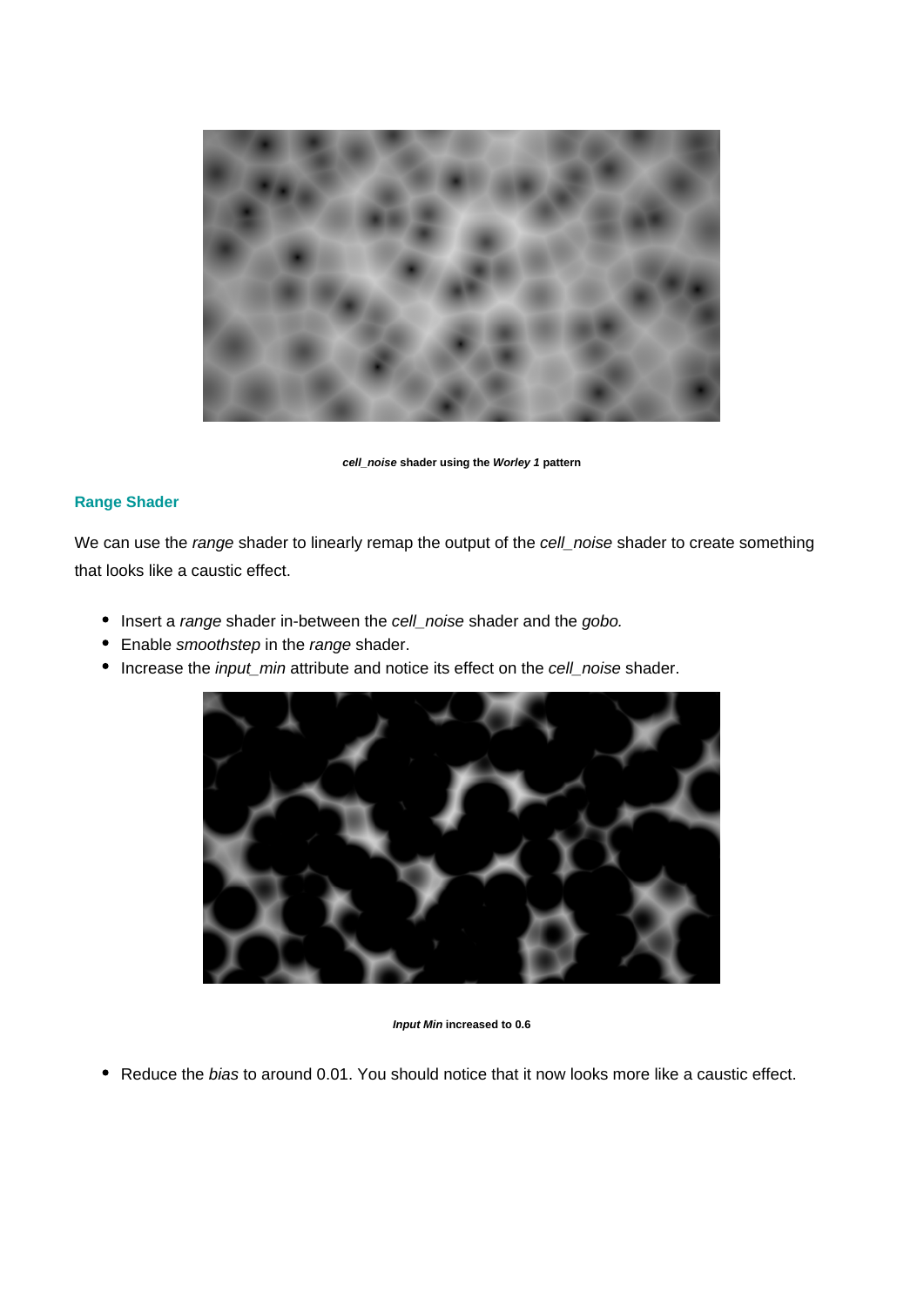

**Bias reduced to 0.01**

Go back to the cell\_noise shader and keyframe the time attribute. You should see something that looks like a caustic pattern!